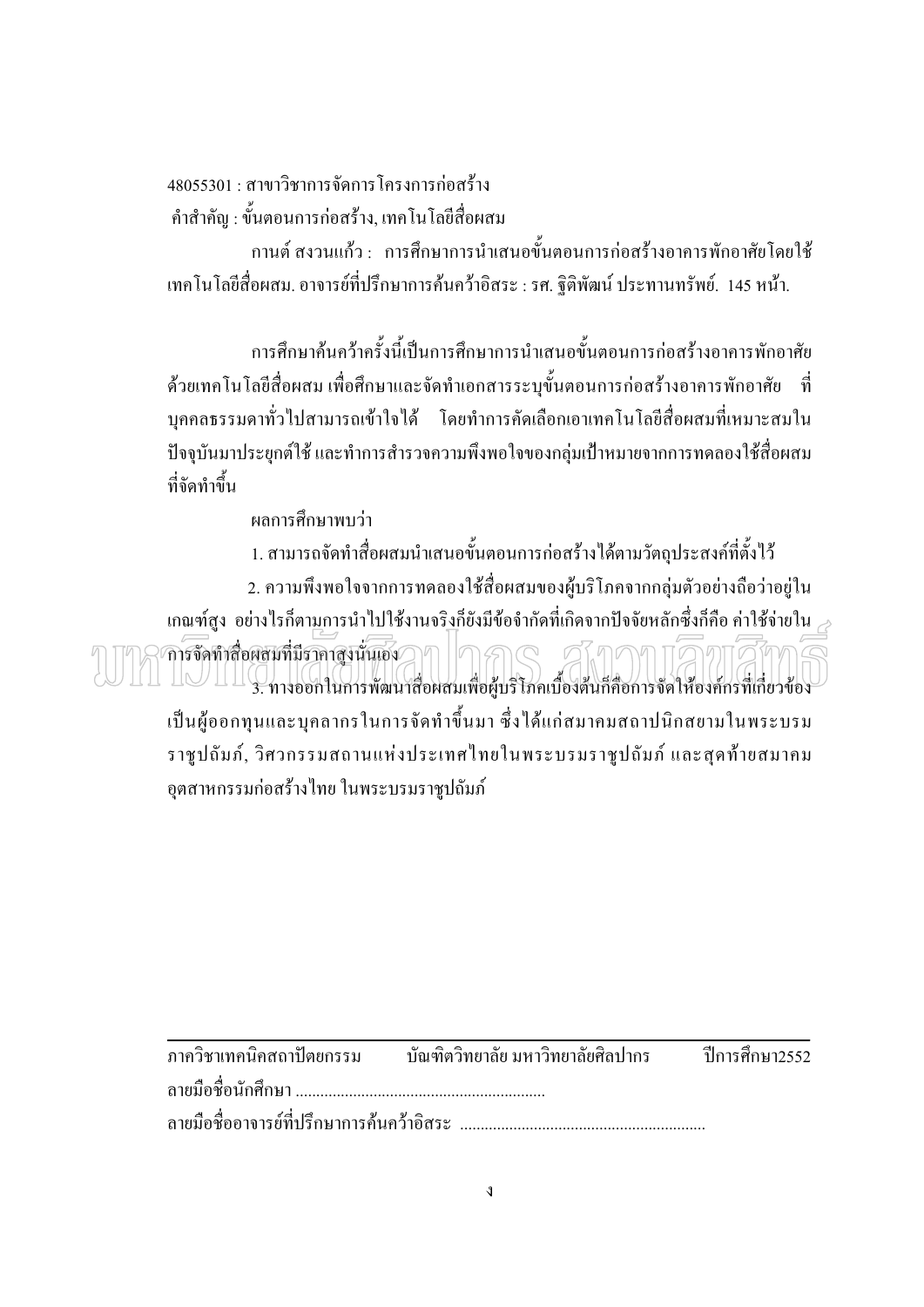## 48055301 : MAJOR : CONSTRUCTION PROJECT MANAGEMENT KEY WORD : CONSTRUCTION METHOD, MULTIMEDIA TECHNOLOGY

KARN SANGUANKEO : THE STUDY OF RESIDENTIAL CONSTRUCTION METHOD PRESENTATION WITH MULTIMEDIA TECHNOLOGY. INDEPENDENT STUDY ADVISORS : ASSOC. PROF. THITIPHAT PRATARNSUP. 145 pp.

The purpose of this study is to construct a construction method of a house with multimedia technology which normal people can comprehend. This study will search for the practical present teachnology to create the multimedia and allow the target group to test the multimedia.

The results of the study were:

 1. It is possible to use current teachnology to create multimedia that provides construction method information.

 2. The multimedia is accpeted by the target group. The production cost of the multimedia is the key factor that the target group concern.

 3. There are three organizations that are able to subsidise the production cost of the multimedia which are Architect association, Engineering association and Construction industrial organization of Thailand. TIN JEH (U HIGH (

Department of Architectural Technology Graduate School, Silpakorn University Academic Year 2009

Student's signature ....

Independent Study Advisors' signature .............................................................................................